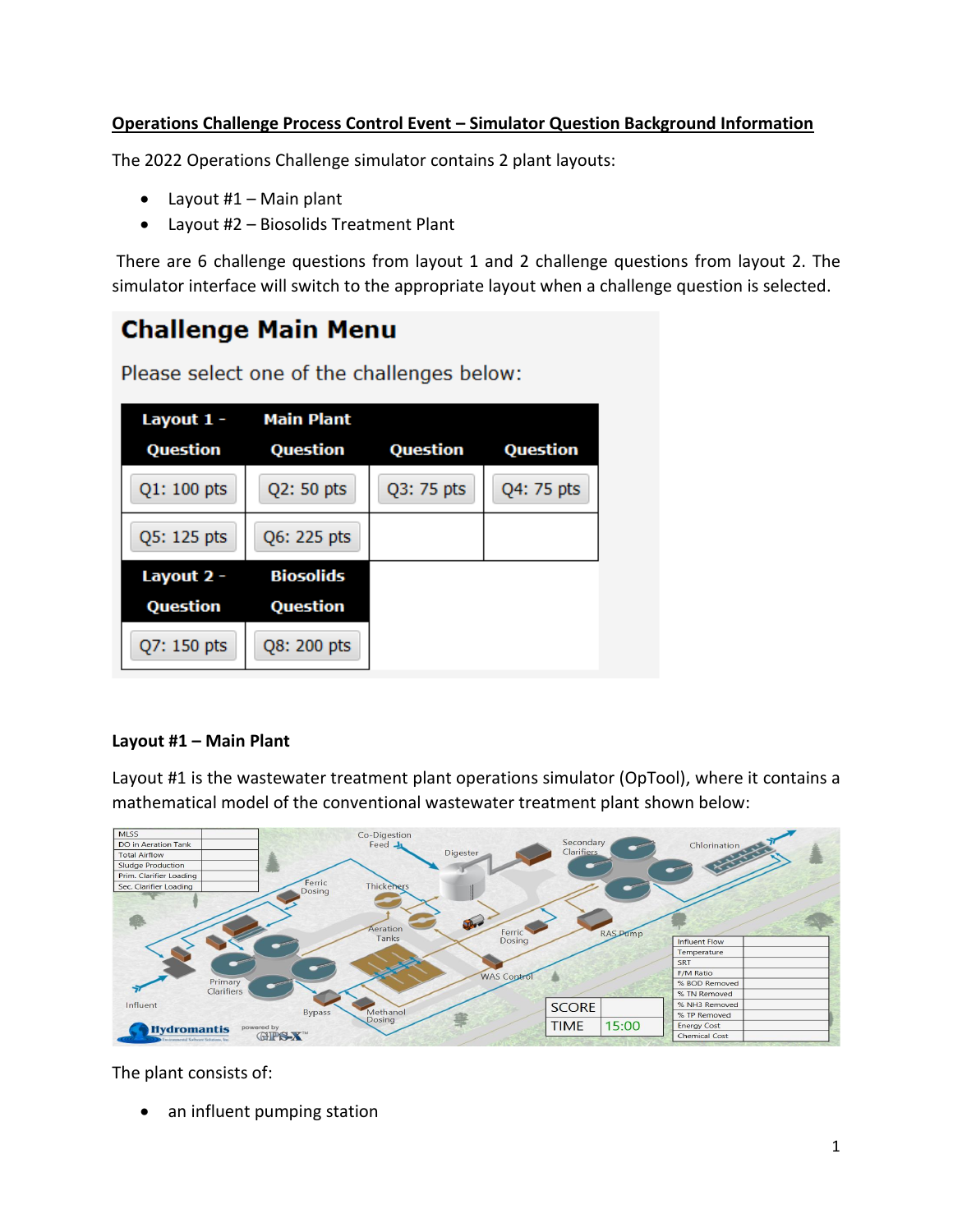- 4 circular primary clarifiers
- 2 parallel plug-flow activated sludge aeration tanks (4 zones in series)
- 4 circular secondary clarifiers
- 2 chemical dosage points (for iron addition for chemical phosphorus precipitation)
- a methanol dosage point (for denitrification)
- a NaOH (sodium hydroxide) dosage point
- a recycled activated sludge (RAS) pumping station
- a waste activated sludge (WAS) pumping station
- 2 gravity sludge thickeners
- an anaerobic digester (with co-digestion feed point)
- a chlorine disinfection tank

#### **The Challenge Questions for layout #1**

Teams will be presented with a total of 6 challenge questions in plant #1. Teams can answer the questions in any order they like and can do any question over as many times as needed. Make sure to click on the red SUBMIT button to register your answer each time you complete the question. Clicking on the SUBMIT button erases the previous answer for that question, so if you do a question several times, it will only remember the last answer that you submitted.

The questions cover a wide range of operational situations and require teams to make operational changes to the plant to achieve a given set of targets. See special notes about Questions 6 at the end of the document.

Please note that Questions 6 involves running a 5-day dynamic simulation, which takes approximately 2 minutes to complete. Please make sure to leave enough time to complete the simulation before clicking on the SUBMIT button.

The following aspects of the plant can change from question to question:

- Sizes of the aeration tanks
- Surface areas of the clarifiers
- Number of primary clarifiers in service
- Number of aeration tanks in service
- Number of secondary clarifiers in service
- Influent loading (flow, COD, BOD5, ammonia, temperature, pH)
- Food waste loading (flow, TSS, ammonia, temperature, pH)
- Starting pumped flow settings (RAS flow, WAS flow)
- Starting aeration conditions (airflow, DO controllers, etc.)
- Starting digester condition (temperature)
- Starting chemical addition settings (methanol, ferric, chlorine, sodium hydroxide, sulfur dioxide)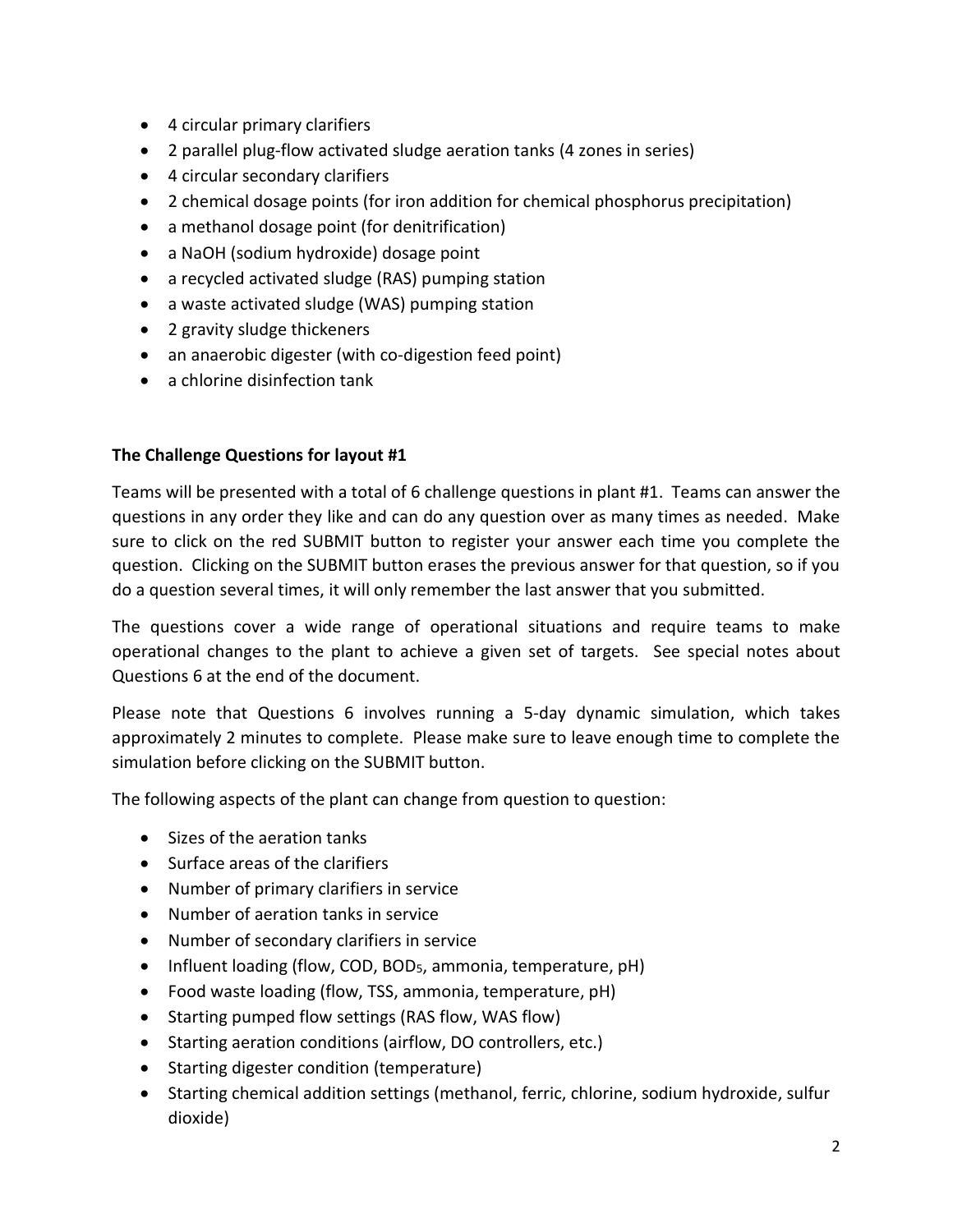In each question, the teams will receive **25 points** per target achieved. Some questions have more targets than others. The table below summarizes the points for each question:

| # | Question                             | <b>Maximum Possible Points</b> |
|---|--------------------------------------|--------------------------------|
|   | High Strength Wastewater             | 100                            |
| 2 | <b>SRT Management</b>                | 50                             |
| 3 | <b>Cold Weather Operation</b>        | 75                             |
| 4 | <b>Biological Phosphorus Removal</b> | 75                             |
| 5 | <b>Chemical Cost Management</b>      | 125                            |
| 6 | Dynamic Wet Weather                  | 225                            |

#### **Notes for All Questions**

Please note that all Food-to-Microorganism (F/M) ratio calculations are calculated as lbBOD5/lbVSS/d (or in SI units, gBOD5/gVSS/d).

The input settings are bounded. If you set the value outside of the respective input range, the simulator will set it back to the limit.

#### **Special Notes for Question 6: Dynamic Wet Weather**

In Question 6, you will run a 5-day dynamic simulation where the influent flow changes during the 5-days, as shown in the graph below:

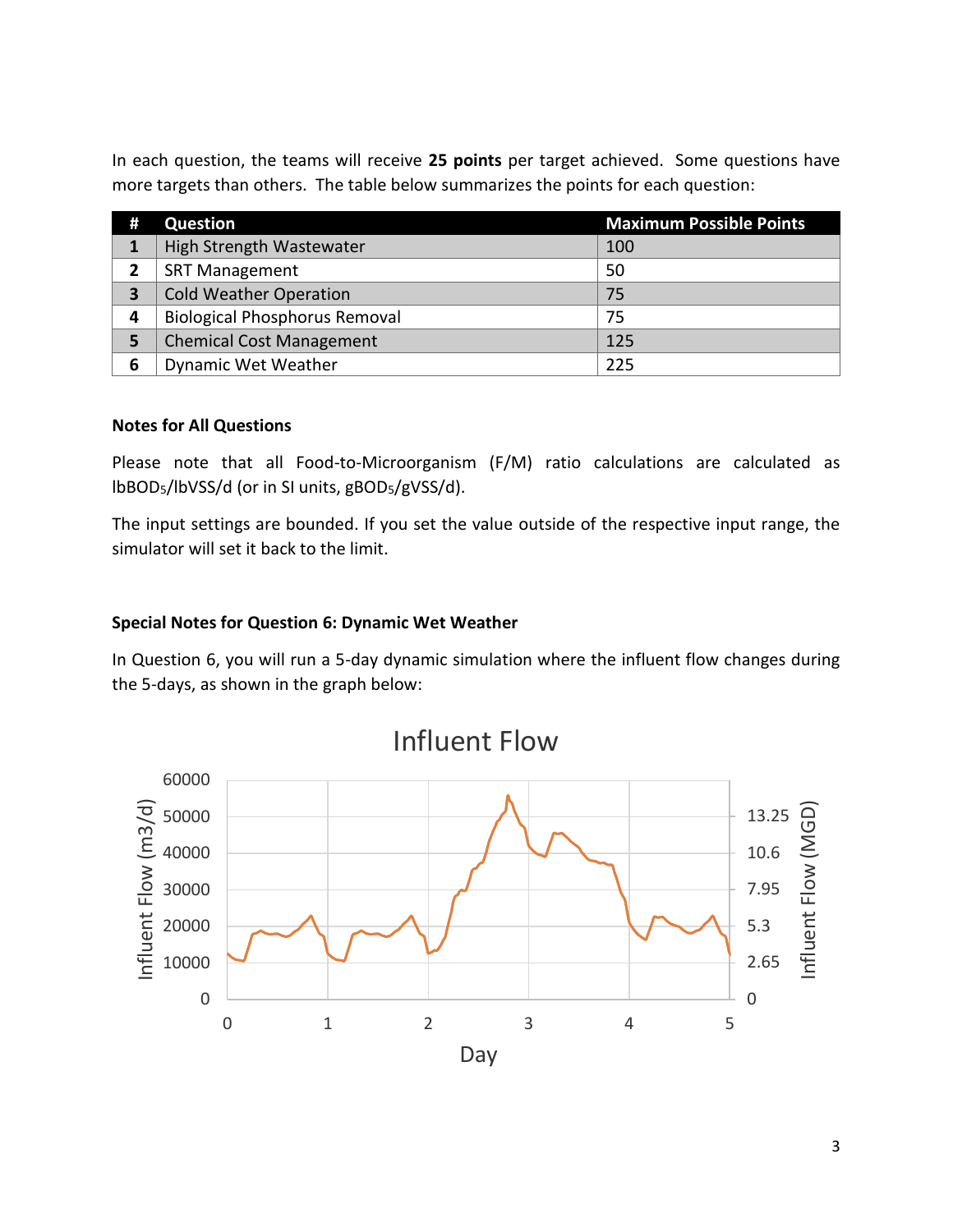Note that a large wet weather event happens at the end of the  $3<sup>rd</sup>$  day. The base wastewater influent concentrations are kept constant but are diluted with the stormwater flow. **In this question, one secondary clarifier is out of service for maintenance purpose. The blower capacity is 2,450 ft<sup>3</sup> /min (100,000 m<sup>3</sup> /d).**

During the 5-day simulation, a 24-hour composite sample (one sample taken each hour) will be reported at the end of each day in the table in the lower-right corner of the screen. The red or green background will indicate whether the sample meets the specified target:



In order to score points, **all 5 composite samples must meet the target** (for one particular parameter, such as TSS). If the target is met for all 5 days, **75 points** are scored. For example, all 5 TSS composite samples must be below 20 mg/L in the example above, and since the samples on days 3,4 and 5 do not meet the target, zero points would be score for TSS.

The three different parameters (in the above example, TSS, BOD5 and ammonia) are scored independently, so it is possible to get 0, 75, 150 or 225 points on this question, depending on the operational choices made.

# *Additional Data for Question 6:*

| Parameter                       | <b>Value</b>                                  |  |
|---------------------------------|-----------------------------------------------|--|
| <b>Influent Concentrations:</b> |                                               |  |
| COD                             | 400 mg/L                                      |  |
| <b>TKN</b>                      | 40 $mg/L$                                     |  |
| Ammonia                         | $28 \text{ mg/L}$                             |  |
| <b>Total Phosphorus</b>         | $12 \text{ mg/L}$                             |  |
| Soluble Ortho-P                 | $8$ mg/L                                      |  |
| pH                              | $7$ mg/L                                      |  |
| <b>Influent Flow</b>            | Daily diurnal pattern                         |  |
|                                 | average = $4.5MGD$ (17,000 m <sup>3</sup> /d) |  |
|                                 |                                               |  |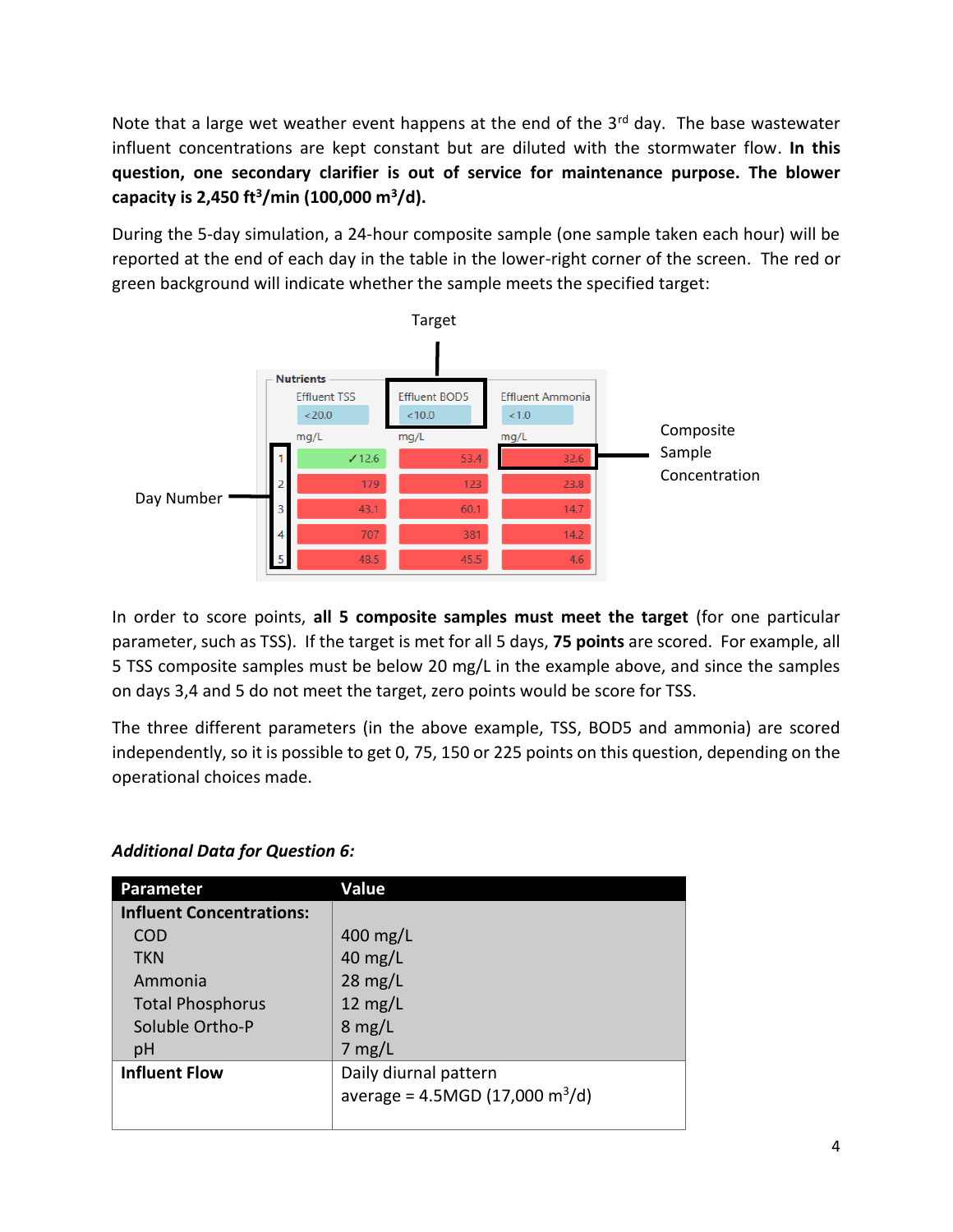|                               | During storm event, clean water is mixed<br>with influent flow, peaking at ~9.1 MGD |  |
|-------------------------------|-------------------------------------------------------------------------------------|--|
|                               | $(34,320 \text{ m}^3/\text{d})$ additional flow                                     |  |
|                               | (see graph above).                                                                  |  |
| <b>Influent Temperature</b>   | 68 °F                                                                               |  |
|                               | 20 °C                                                                               |  |
| <b>Aeration Tank Volume</b>   | 2 tanks @ 0.53 MGal (2000 m <sup>3</sup> ) each                                     |  |
| <b>Clarifier Surface Area</b> | *Some units may not be available                                                    |  |
| <b>Primary Clarifiers</b>     | 4 clarifiers @ 3,875 ft <sup>2</sup> (360 m <sup>2</sup> ) each                     |  |
| <b>Secondary Clarifiers</b>   | 4 clarifiers @ 4,090 ft <sup>2</sup> (380 m <sup>2</sup> ) each                     |  |

| <b>Optimal Process Parameter Ranges</b> |                   |  |
|-----------------------------------------|-------------------|--|
| <b>Aerobic Solids Retention</b>         | $3 - 10$ days     |  |
| Time (SRT)                              |                   |  |
| <b>Secondary Clarifier Solids</b>       | $<$ 2.0 lb/ft2/hr |  |
| <b>Loading Rate (SLR)</b>               | $<$ 10.0 kg/m2/hr |  |

#### **Layout #2 – Biosolids Treatment Plant**

The new layout #2 focuses on the biosolids treatment operations, the simulator contains a mathematical model of the conventional anaerobic digestion plant shown below:



The biosolids plant consists of:

- an influent pumping station for primary sludge
- an influent pumping station for WAS
- an influent pumping station for food waste
- 2 gravity thickeners
- a rotary drum thickener
- 2 anaerobic digesters
- a NaOH (sodium hydroxide) dosage point
- a dewatering system for digested sludge